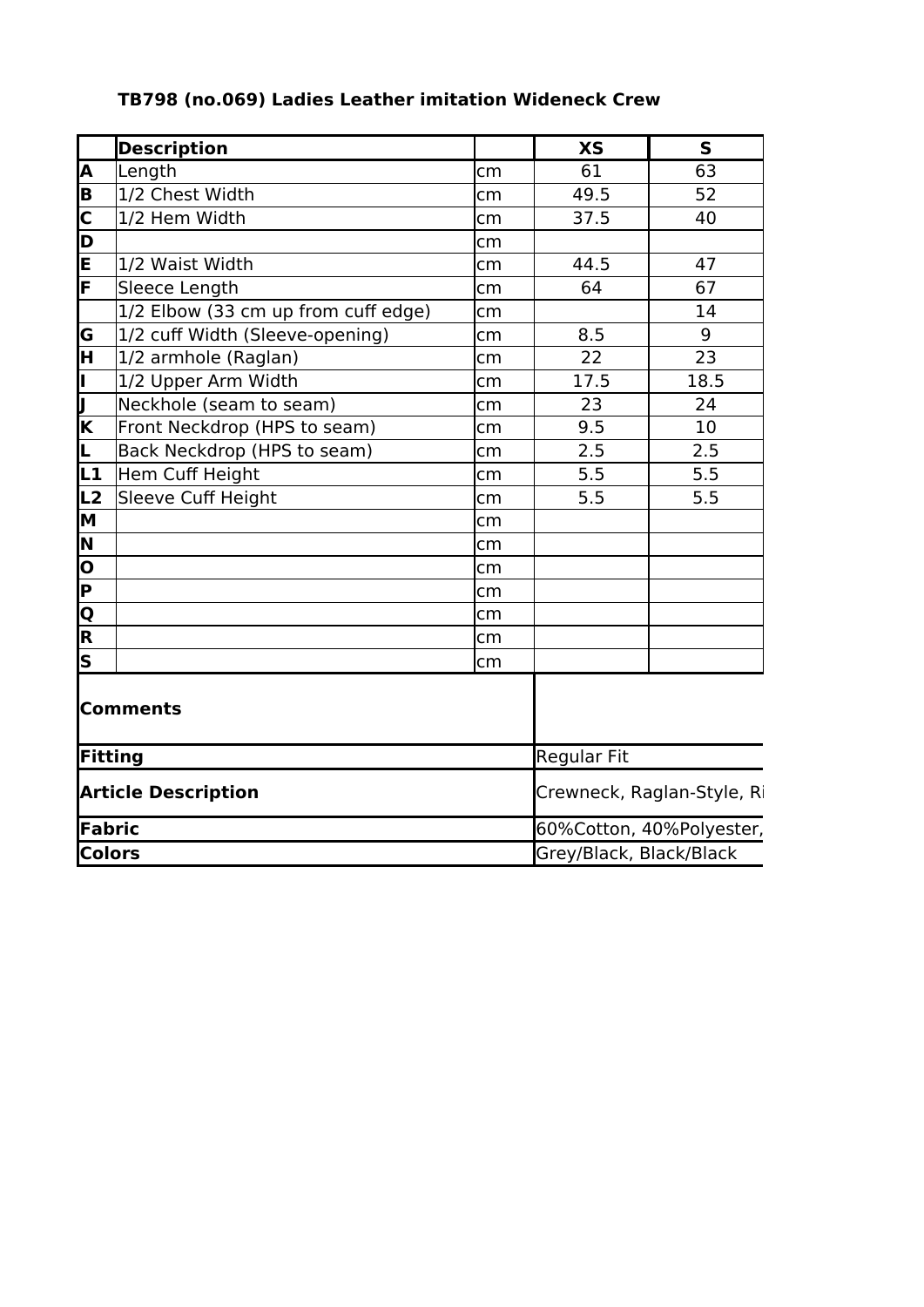

ib-Cuffs at the sleeve-openings and hem and neck, Fake-Leather Sleeves

fleece, ca. 210gsm +PU 45%PU,55%viscose